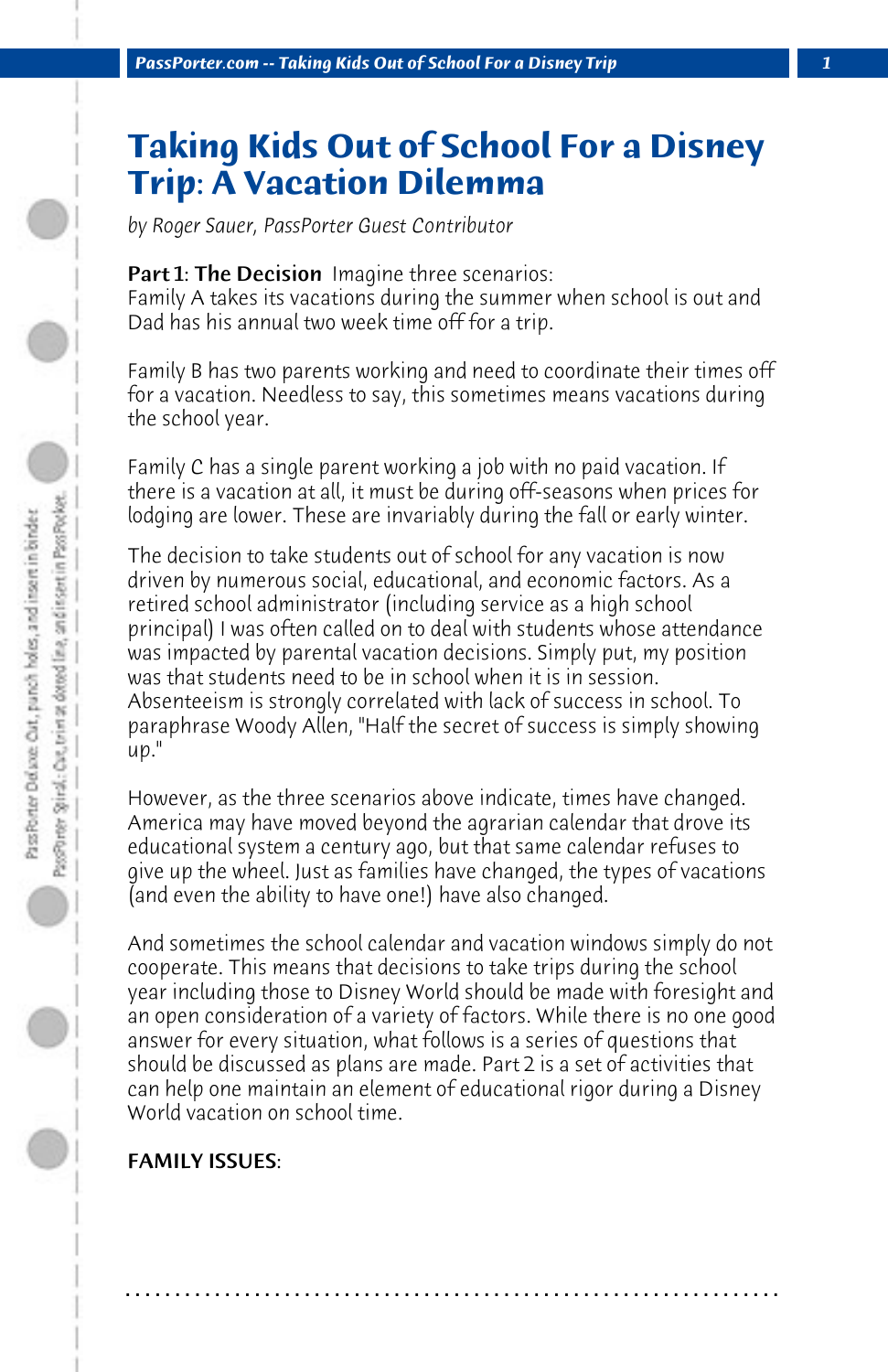\* Do parent work schedules allow for time off during non-school periods?

 \* Can the family afford vacation costs during school vacation periods (read: Peak Season)?

 \* Can the parent(s) properly supervise homework assigned during the absence?

 \* Can the parent(s) properly develop a series of activities that take advantage of Disney World and the travel itinerary?

\* How many days will the student remain out of school?

 \* Can the trip be scheduled so as to minimize days of school missed? More than a week can set any student back.

**STUDENT ISSUES:** These should be answered for every student and more critically for student in grades 6-12

 \* Does the student want to go? Your college-bound senior may like the idea but not the timing. Is there a responsible adult available to serve as a guardian in your absence?

\* Has the student been successful in school?

\* Has the student missed more than ten school days in the past year?

 \* Is the student enrolled in a performance class (band, choir, and orchestra) or an extra-curricular activity that would be missed during the trip?

\* Is the student in the habit of doing homework on a daily basis?

 \* Is the student enrolled in special education, accelerated, or other specialized program?

## SCHOOL ISSUES:

PassPorter Spiral,: Car, trim at dotted line, and insert in PassPocket. Pass Porter Delaxe: Out, panch holes, and insert in binder

 \* What are the state law and district and school policies regarding pre-arranged absences from school?

 \* Will the teacher/s assist the student is assigning homework for the trip?

\* Will the student be able to make up work on his return from the trip?

 \* Can any element of the Disney World experience be used to supplement or enhance the material covered in specific classes? Remember that most educators have worked in a system that starts in the fall, takes winter and Spring Breaks, and shuts down in the summer. It is sometimes assumed by educators that the rest of the world is on this schedule.

As one can see, the answer to the question posed in the title of this piece is: It depends. My own view is that, if the parents are forced to take time off during school time, they will. But if they have a choice of

**. . . . . . . . . . . . . . . . . . . . . . . . . . . . . . . . . . . . . . . . . . . . . . . . . . . . . . . . . . . . . . . . . .**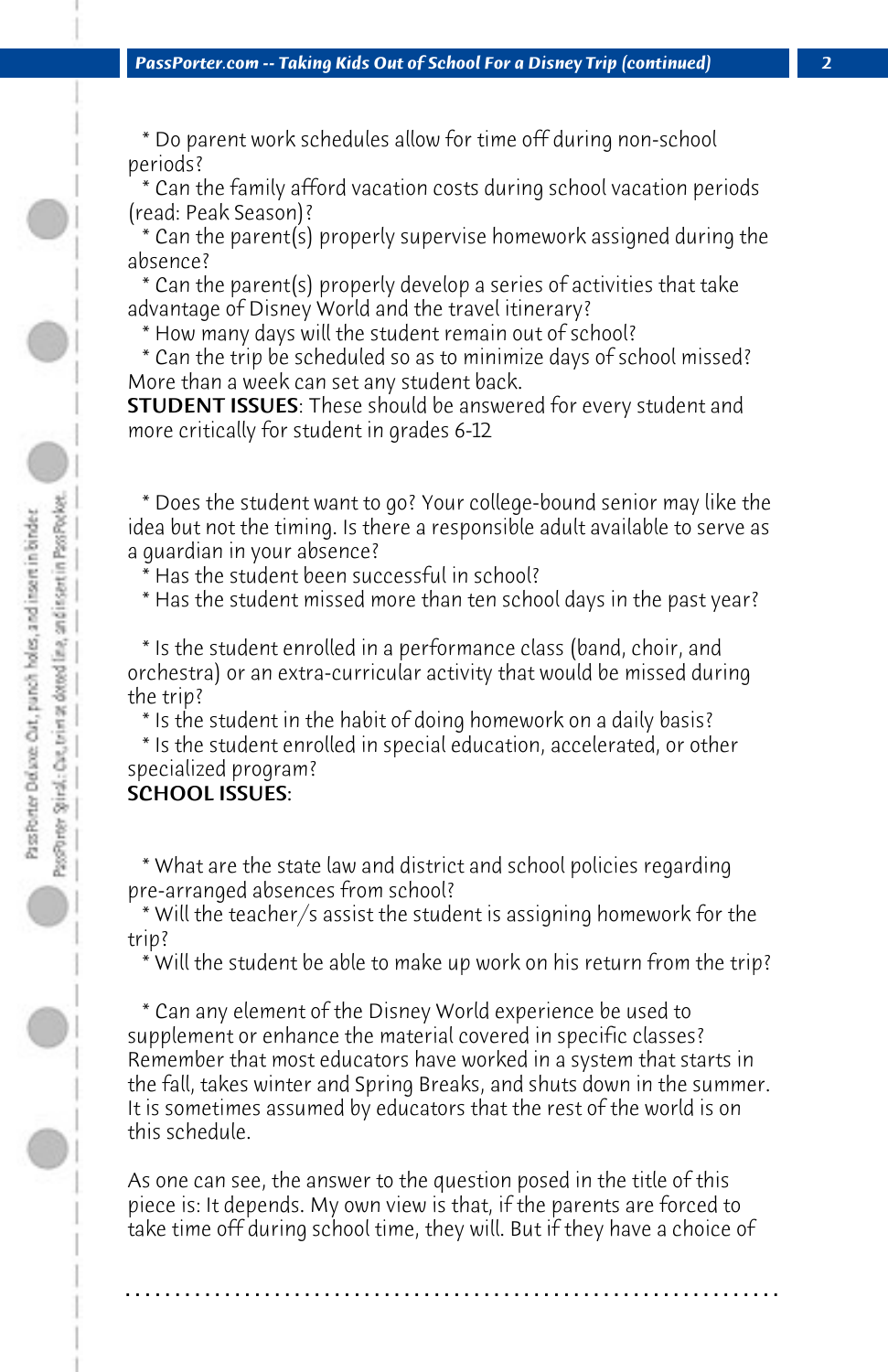vacation times, then they need to seriously consider the second and third question sets and weigh the pros and cons. These all lead up to a single compelling question: Can my child afford to be away from direct instruction and participation at school for the duration of the trip?

#### PART 2: Educational Opportunities- Those Taken and Those Missed

If the decision is made to remove students from school for a trip, it has hopefully been done with the blessing of your student's school and that teachers have cooperated in providing homework in advance. This is not always as easy as it seems; one would like to think that teachers can just whip out the assignment for the next week or two at the drop of a hat -- some can, some cannot. Hopefully, it will not be busy work. On the other hand, are you ready to help Sally with her calculus? Again, the decision for an older student will be in part driven by the student, and Sally might rather be in calculus class.

But if you have homework with you, your students should be able to do some of it in the car on the way to the World or on the airplane. The educational advantage of this is obvious, as should be the lesson that "play" time sometimes requires "work" time.

Even if there are no lessons to do, your job as parent-mentor can be enhanced by providing supplemental work materials at a grade-appropriate level. Any bookstore or American Automobile Association store can provide these types of workbooks. And, if the student is old enough, the simple act of reading is beneficial. Bring BOOKS in their carry-ons!

A couple of years ago my daughter by necessity had to arrange a vacation during school time. My twin grandchildren, Colin and Caitlin, had reading books as well as a journal that they were expected to complete. Each journal had a page with the date at the top. Each filled out boxes on each page covering topics like naming three activities of the day and their favorite event, person, or place of the day. They were also asked to draw something they saw that day. My daughter also had them do the World Showcase tour with Passports to have signed at the Epcot Kidcot stations.

One key to providing some thinking skills in the trip to Walt Disney World is MAPS. Traveling to Orlando either by plane, train, or automobile can be enhanced by having younger children learn the geography through which (or over which) they are traveling. Maps from AAA can be a godsend. Similarly, the park maps can be used to let children plot their daily activities. Disney makes beautiful, customizable

**. . . . . . . . . . . . . . . . . . . . . . . . . . . . . . . . . . . . . . . . . . . . . . . . . . . . . . . . . . . . . . . . . .**